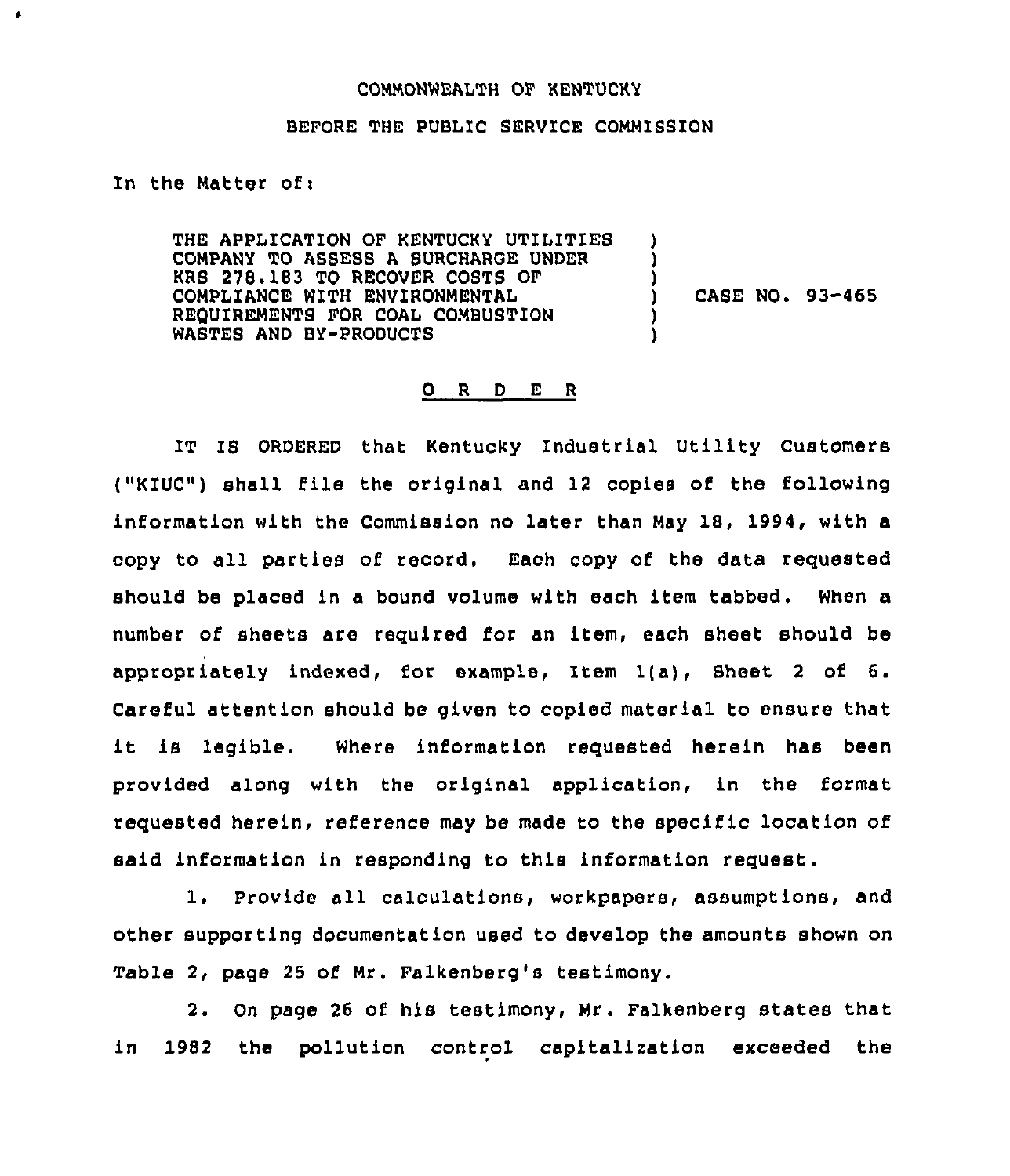environmental rate base. Explain how he reached this conclusion. Include any supporting references, calculations or workpapers.

3. On pages <sup>26</sup> and <sup>27</sup> of his testimony, Mr. Falkenberg states that it is reasonable to assume that all of Kentucky Utilities Company's ("KU") environmental compliance investment is financed with pollution control debt.

a. Explain why such an assumption is reasonable.

b. Provide the basis for this assumption, in light of KU's response to the Commission's March 4, 1994 Order, Item 60.

4. On page 30 of his testimony, Mr. Falkenberg states that KV's current pollution control investment exceeds its pollution control debt. Mr. Falkenberg further suggests that the Commission should deduct \$ 34 million from KU's June 30, 1994 pollution control rate base in order to match the existing level of pollution control debt.

a. Explain how Mr. Falkenberg reached this conclusion. Include any supporting references, calculations or workpapers,

b. Explain how he arrived at the \$34 million adjustment to rate base. Include all supporting workpapers, calculations, and assumptions.

5. Provide all calculations, workpapers, assumptions, and other supporting documentation used to develop the amounts shown on Exhibit No. (RJF-8).

6. Exhibit No. (RJF-10) contains a calculation of the revenue requirements of environmental compliance costs and includes a comparison of the KU and KIUC revenue recovery proposals.

$$
-2-
$$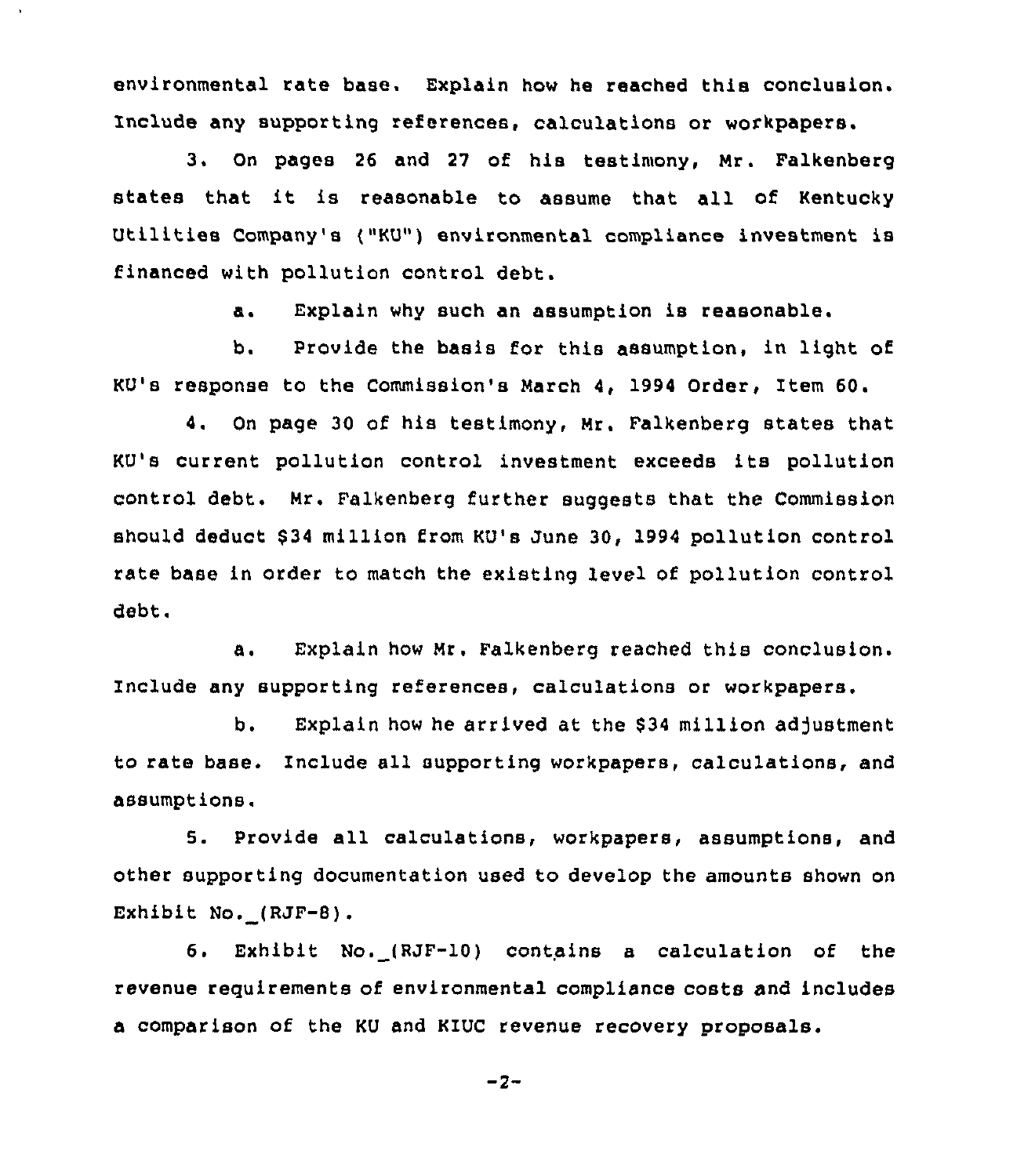a. Provide all calculations, workpapers, assumptions, and other supporting documentation used to develop the amounts shown on Exhibit No, (RJF-10), pages 1 through 5.

b. Explain why the amount identified on page 1 of Exhibit No. (RJF-10) as "Pollution Control Net Original Cost Rate Base (RB)" does not match the amount included in the formula for computing the environmental surcharge gross revenue requirement.

c. Explain why it is necessary to state over and under collection of the environmental surcharge, as shown on pages <sup>4</sup> and 5, in Total Company amounts, when the surcharge will apply only to Kentucky jurisdictional customers.

7. While KU has proposed to begin billing the surcharge on August 1, 1994, it proposes to delay the inclusion of the operation and maintenance ("OaM") expense portion of the surcharge until the expense month of January 1995. Explain Mr. Falkenberg's position concerning the delay of including the operation and maintenance expense portion in the surcharge.

8. On page <sup>9</sup> of his testimony, Mr. Falkenberg suggests that the appropriate return on pollution control equipment should be the return on pollution control debt. Why should a project-specific return be used here but not in other areas of the company2

9. KRS 278.183 covers the cost of complying with the Federal Clean Air Act as amended and those federal, state, or local environmental requirements which apply to coal combustion wastes and by-products from facilities utilized for production of energy from coal. Refer to Mr. Falkenberg's testimony on page 9. Could

 $-3-$